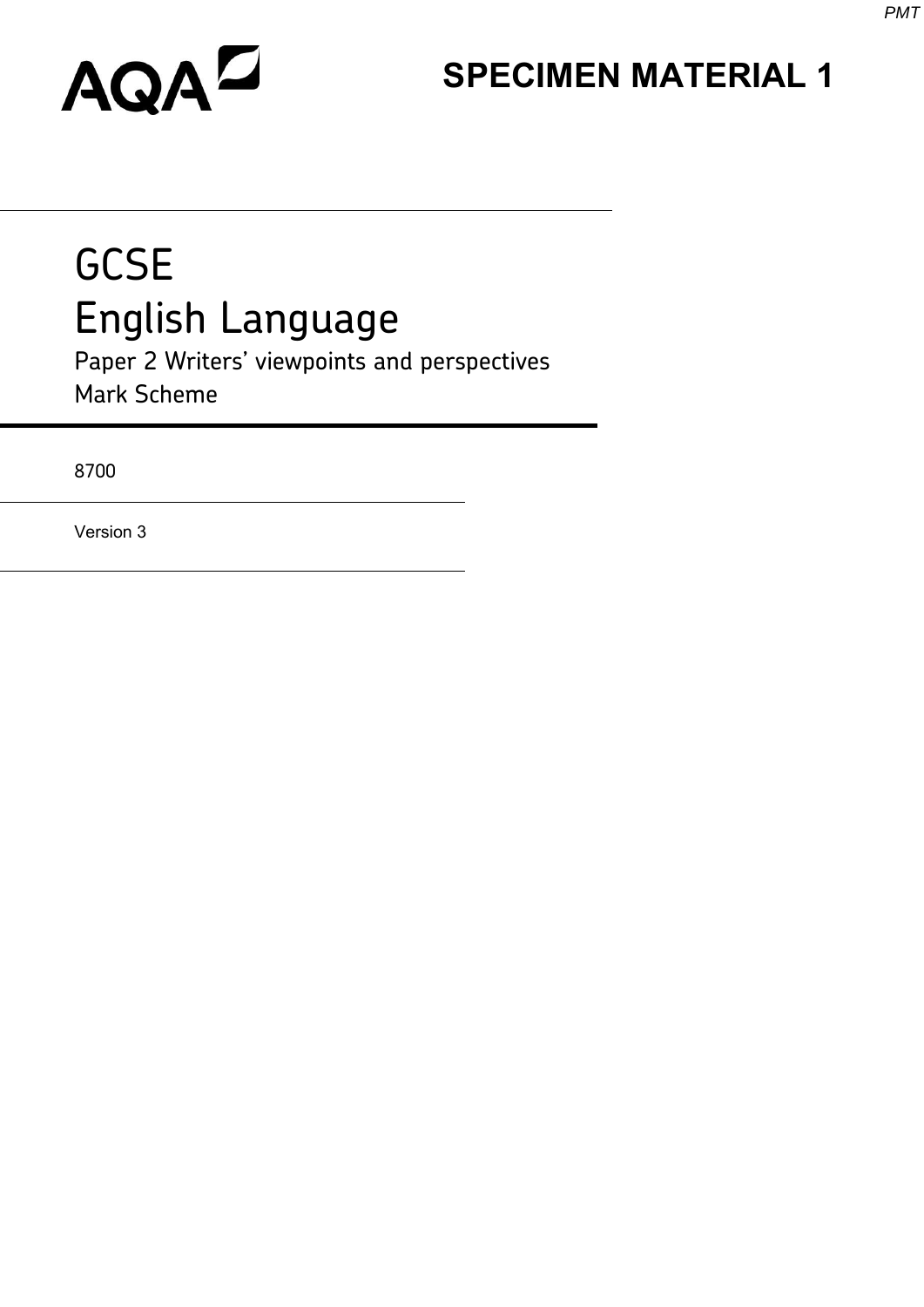#### **INTRODUCTION**

The information provided for each question is intended to be a guide to the kind of answers anticipated and is neither exhaustive nor prescriptive. **All appropriate responses should be given credit.**

Where literary or linguistic terms appear in the Mark Scheme, they do so generally for the sake of brevity. Knowledge of such terms, other than those given in the specification, is **not** required. However, when determining the level of response for a particular answer, examiners should take into account any instances where the student uses these terms effectively to aid the clarity and precision of the argument.

#### **Level of response marking instructions**

Level of response mark schemes are broken down into four levels. There are two, three, four, five or six marks in each level; dependent upon question.

**Please note: The sample responses in each Indicative Standard/Content Descriptor column are not intended to be complete, full or model answers. Instead, they are there as a guide, to provide you with part of an answer, an indicative extract of a response at the required level. If a student was to continue to develop a response at that standard, they would gain a mark at that level.** 

#### **Step 1 Determine a level**

Start at the lowest level of the mark scheme and use it as a ladder to see whether the answer meets the descriptor for that level. The descriptor for the level indicates the different qualities that might be seen in the student's answer for that level. If it meets the lowest level then go to the next one and decide if it meets this level, and so on, until you have a match between the level descriptor and the answer. With practice and familiarity you will find that for better answers you will be able to quickly skip through the lower levels of the mark scheme.

#### **Step 2 Determine a mark**

Once you have assigned a level you need to decide on the mark. You may well need to read back through the answer as you apply the mark scheme to clarify points and assure yourself that the level and the mark are appropriate.

The Skills Descriptors column indicates the different skills that students need to demonstrate in their answer for that level. To achieve full marks in a level, students should meet all of the skills descriptors in that level. Students achieving marks at the bottom of a level will ideally have met all skills descriptors of the previous level and at least one of the skills descriptors in that level.

An answer which contains nothing of relevance to the question must be awarded no marks.

Copyright © 2014 AQA and its licensors. All rights reserved.

AQA retains the copyright on all its publications. However, registered schools/colleges for AQA are permitted to copy material from this booklet for their own internal use, with the following important exception: AQA cannot give permission to schools/colleges to photocopy any material that is acknowledged to a third party even for internal use within the centre.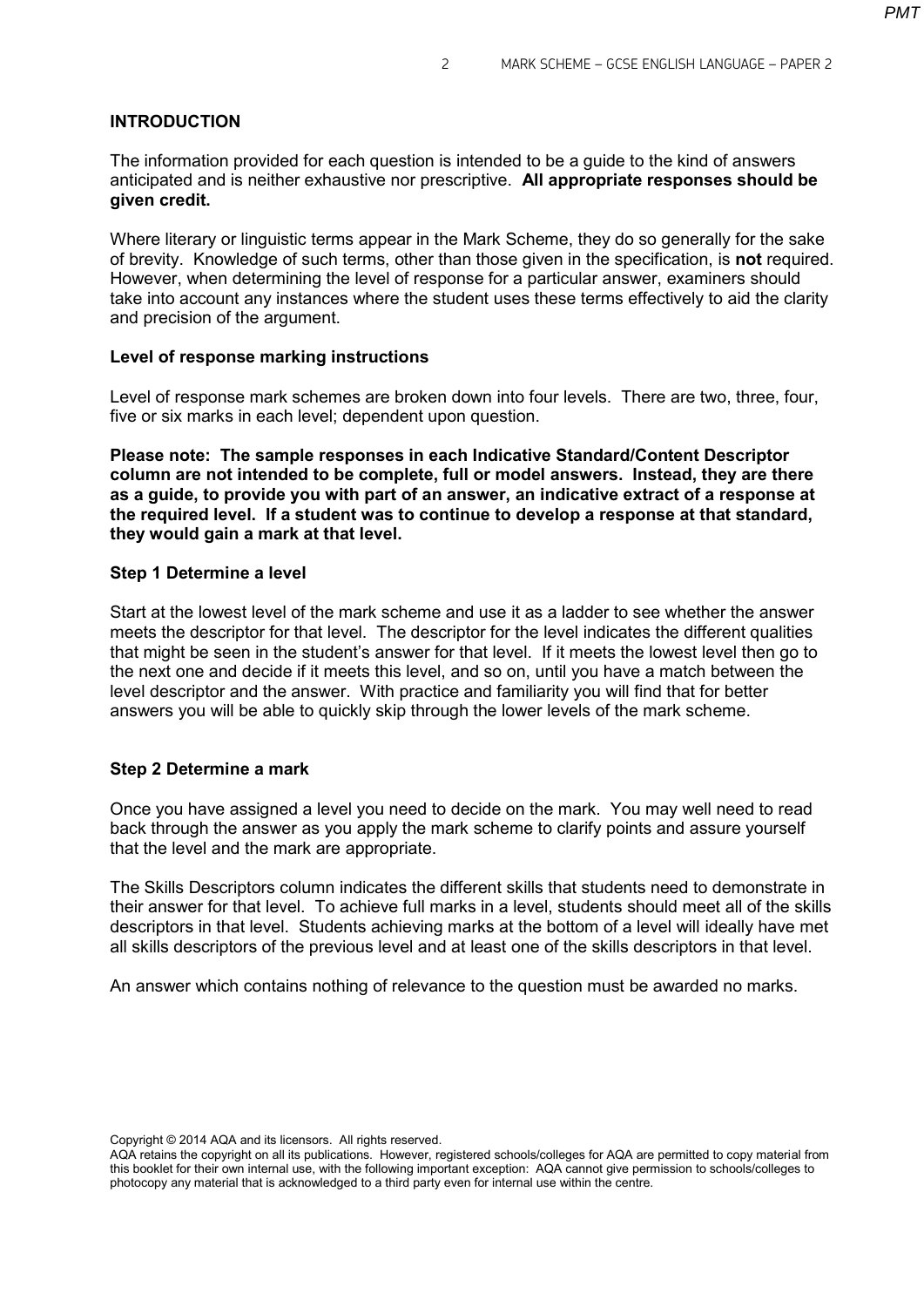# **SECTION A: READING – Assessment Objectives**

| AO1             | Identify and interpret explicit and implicit information and ideas.<br>$\bullet$<br>Select and synthesise evidence from different texts.                                                       |  |  |  |
|-----------------|------------------------------------------------------------------------------------------------------------------------------------------------------------------------------------------------|--|--|--|
| AO <sub>2</sub> | Explain, comment on and analyse how writers use language and structure<br>$\bullet$<br>to achieve effects and influence readers, using relevant subject<br>terminology to support their views. |  |  |  |
| AO3             | Compare writers' ideas and perspectives, as well as how these are<br>$\bullet$<br>conveyed, across two or more texts.                                                                          |  |  |  |
| AO4             | Evaluate texts critically and support this with appropriate<br>textual<br>$\bullet$<br>references.                                                                                             |  |  |  |

# **SECTION B: WRITING – Assessment Objectives**

| AO <sub>5</sub> | Communicate clearly, effectively and imaginatively, selecting and adapting<br>$\bullet$<br>tone, style and register for different forms, purposes and audiences.                                                                                |  |
|-----------------|-------------------------------------------------------------------------------------------------------------------------------------------------------------------------------------------------------------------------------------------------|--|
|                 | Organise information and ideas, using structural and grammatical features<br>$\bullet$<br>to support coherence and cohesion of texts.                                                                                                           |  |
| AO <sub>6</sub> | Candidates must use a range of vocabulary and sentence structures for<br>٠<br>clarity, purpose and effect, with accurate spelling and punctuation. (This<br>requirement must constitute 20% of the marks for each specification as a<br>whole). |  |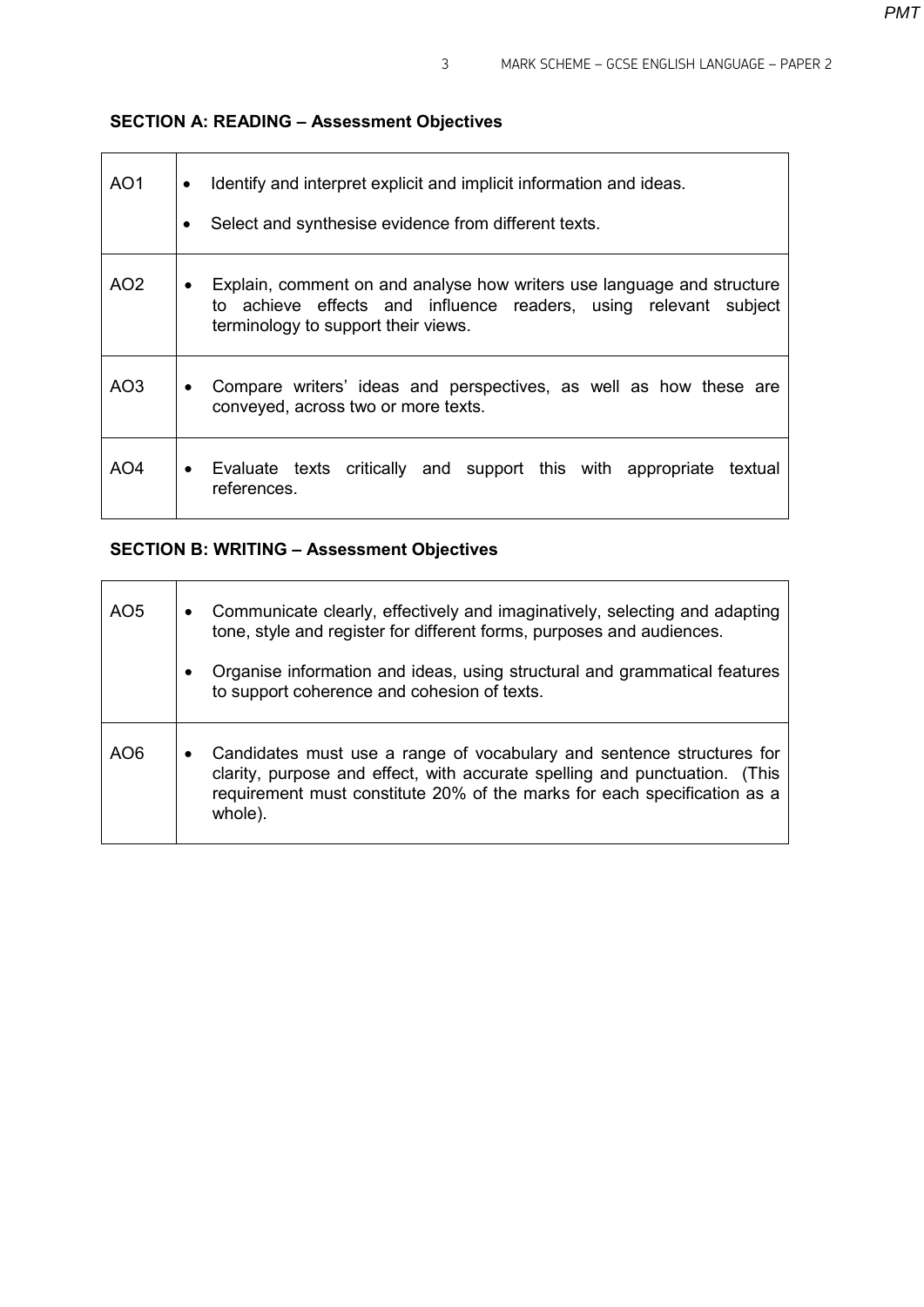| <b>Assessment</b><br>Objective | <b>Section A</b> |
|--------------------------------|------------------|
| AO1                            | $\checkmark$     |
| AO <sub>2</sub>                | $\checkmark$     |
| AO <sub>3</sub>                | $\checkmark$     |
| AO <sub>4</sub>                | n/a              |
|                                | <b>Section B</b> |
| AO <sub>5</sub>                | $\checkmark$     |
| AO <sub>6</sub>                | ✓                |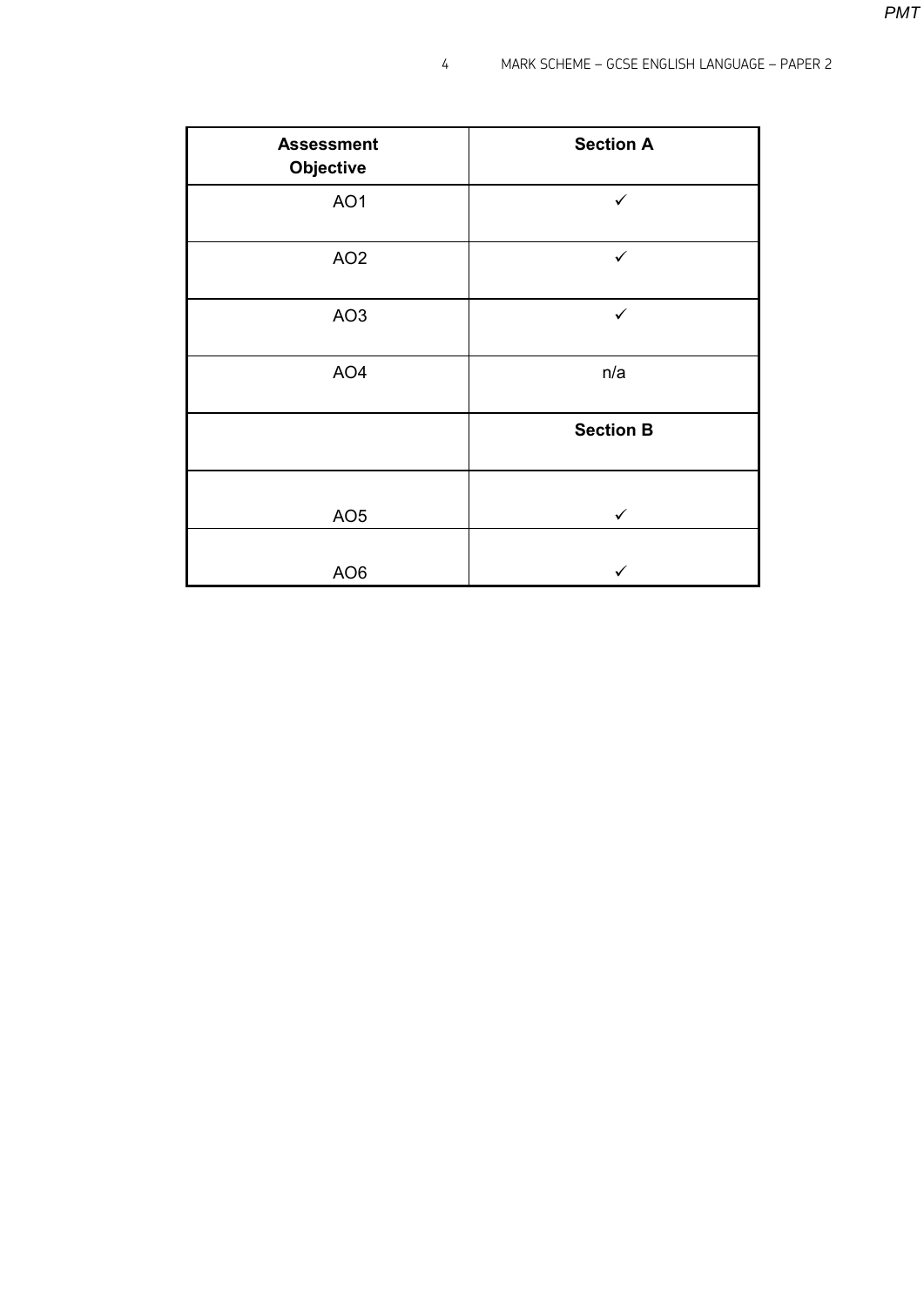### **Section A: Reading**

```
0 1
```
Read again the first part of **Source A** from **lines 1 to 15**.

Choose **four** statements below which are TRUE.

- Shade the boxes of the ones that you think are true.
- Choose a maximum of **four** statements.
- A Jay Rayner has good memories of his time in school.<br>B Jay Rayner was happy to help his son with his homew
- Jay Rayner was happy to help his son with his homework.
- C As a boy, Jay Rayner worried about handing in his homework on Monday mornings.
- D Jay Rayner could not think of a food metaphor to help his son.<br>E Jay Rayner was very able in school.
- E Jay Rayner was very able in school.<br>F As a boy Jay Rayner did not enjoy o
- F As a boy, Jay Rayner did not enjoy doing homework.<br>G Jay Rayner looked forward to receiving feedback from
- Jay Rayner looked forward to receiving feedback from his teachers.
- H Jay Rayner makes a joke to cover up his own real exam results.

 **[4 marks]** 

| <b>AO1</b>            | Identify and interpret explicit and implicit information and ideas.<br>٠                                                                                                                                                                                                                                               |  |  |  |  |
|-----------------------|------------------------------------------------------------------------------------------------------------------------------------------------------------------------------------------------------------------------------------------------------------------------------------------------------------------------|--|--|--|--|
|                       | Select and synthesise evidence from different texts.<br>$\bullet$                                                                                                                                                                                                                                                      |  |  |  |  |
|                       | This assesses the first bullet point identify and interpret explicit and implicit<br>information and ideas.                                                                                                                                                                                                            |  |  |  |  |
| A<br>B                | Jay Rayner has good memories of his time in school. (F)<br>Jay Rayner was happy to help his son with his homework. (F)                                                                                                                                                                                                 |  |  |  |  |
| C                     | As a boy, Jay Rayner worried about handing in his homework on Monday<br>mornings. $(T)$                                                                                                                                                                                                                                |  |  |  |  |
| D<br>Ε<br>F<br>G<br>н | Jay Rayner could not think of a food metaphor to help his son. (T)<br>Jay Rayner was very able in school. (F)<br>As a boy, Jay Rayner did not enjoy doing homework. (T)<br>Jay Rayner looked forward to receiving feedback from his teachers.(F)<br>Jay Rayner makes a joke to cover up his own real exam results. (T) |  |  |  |  |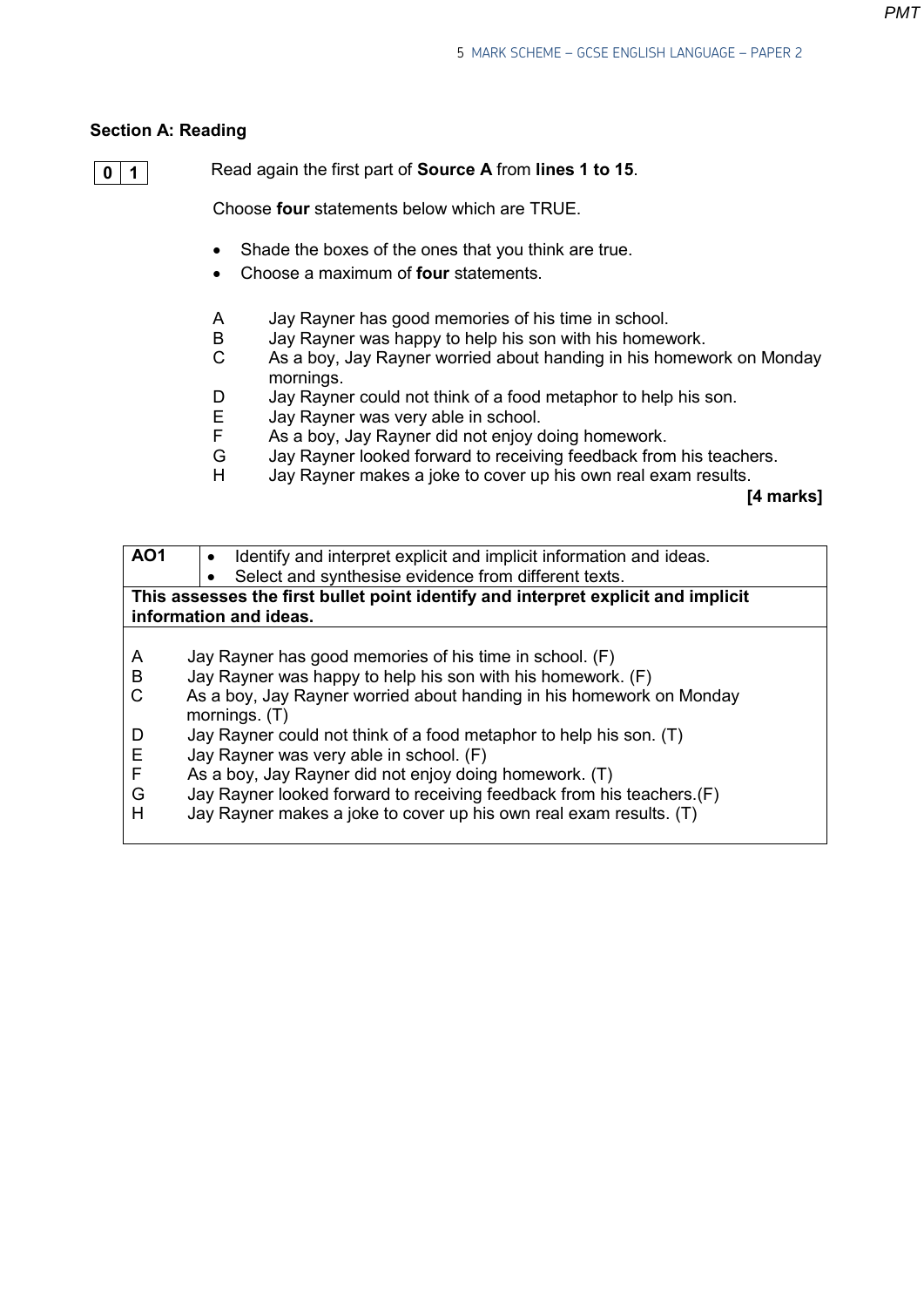# **0 2**

You need to refer to **Source A** and **Source B** for this question:

Use details from **both** Sources. Write a summary of the differences between Eddie and Henry.

**[8 marks]** 

٦

| <b>AO1</b><br>Identify and interpret explicit and implicit information and ideas<br>$\bullet$ |                                                                                                                                                                                                                                                                                                                        |                                                                                                                                                                                                                          |                                                                                                                                                                                                                                                                                                                                                                          |  |  |  |
|-----------------------------------------------------------------------------------------------|------------------------------------------------------------------------------------------------------------------------------------------------------------------------------------------------------------------------------------------------------------------------------------------------------------------------|--------------------------------------------------------------------------------------------------------------------------------------------------------------------------------------------------------------------------|--------------------------------------------------------------------------------------------------------------------------------------------------------------------------------------------------------------------------------------------------------------------------------------------------------------------------------------------------------------------------|--|--|--|
|                                                                                               | Select and synthesise evidence from different texts<br>This assesses both bullet points.                                                                                                                                                                                                                               |                                                                                                                                                                                                                          |                                                                                                                                                                                                                                                                                                                                                                          |  |  |  |
| Level                                                                                         | <b>Skills Descriptors</b>                                                                                                                                                                                                                                                                                              | How to arrive at<br>a mark                                                                                                                                                                                               | <b>Indicative Standard</b><br>This indicative standard is<br>not a model answer, nor a<br>complete response. Nor<br>does it seek to exemplify<br>any particular content.<br>Rather it is an indication of<br>the standard for the level.                                                                                                                                 |  |  |  |
| Level 4<br>Perceptive<br>summary<br>7-8 marks                                                 | Shows perceptive synthesis and<br>interpretation of both texts:<br>Makes perceptive<br>$\bullet$<br>inferences from both texts<br>Makes judicious<br>$\bullet$<br>references/use of textual<br>detail relevant to the focus<br>of the question<br>Statements show perceptive<br>$\bullet$<br>differences between texts | At the top of the<br>level, a student's<br>response will<br>meet all of the<br>skills descriptors.<br>At the bottom of<br>the level, a<br>student will have<br>Level 3 and at<br>least one of the<br>skills descriptors. | Eddie is a typical modern<br>teenager who is cheeky and<br>speaks to his father in a<br>'mocking voice'<br>emphasising their close<br>relationship and good<br>humour with each other.<br>Henry however is distant<br>and formal with his father<br>addressing him in a<br>respectful tone, 'my dear<br>Father' emphasising the<br>difference in status between<br>them. |  |  |  |
| Level 3<br>Clear,<br>relevant<br>summary<br>5-6 marks                                         | Shows clear synthesis and<br>interpretation of both texts:<br>Makes clear inferences from<br>both texts<br>Selects clear<br>$\bullet$<br>references/textual detail<br>relevant to the focus of the<br>question<br>Statements show clear<br>$\bullet$<br>differences between texts                                      | At the top of the<br>level, a student's<br>response will<br>meet all of the<br>skills descriptors.<br>At the bottom of<br>the level, a<br>student will have<br>Level 2 and at<br>least one of the<br>skills descriptors. | Eddie is really cheeky as he<br>speaks to his father in a<br>'mocking voice' showing he<br>is not afraid of him, but<br>Henry is much more formal<br>and respectful, 'my dear<br>Father' showing he may be<br>somewhat afraid of him.                                                                                                                                    |  |  |  |

*PMT*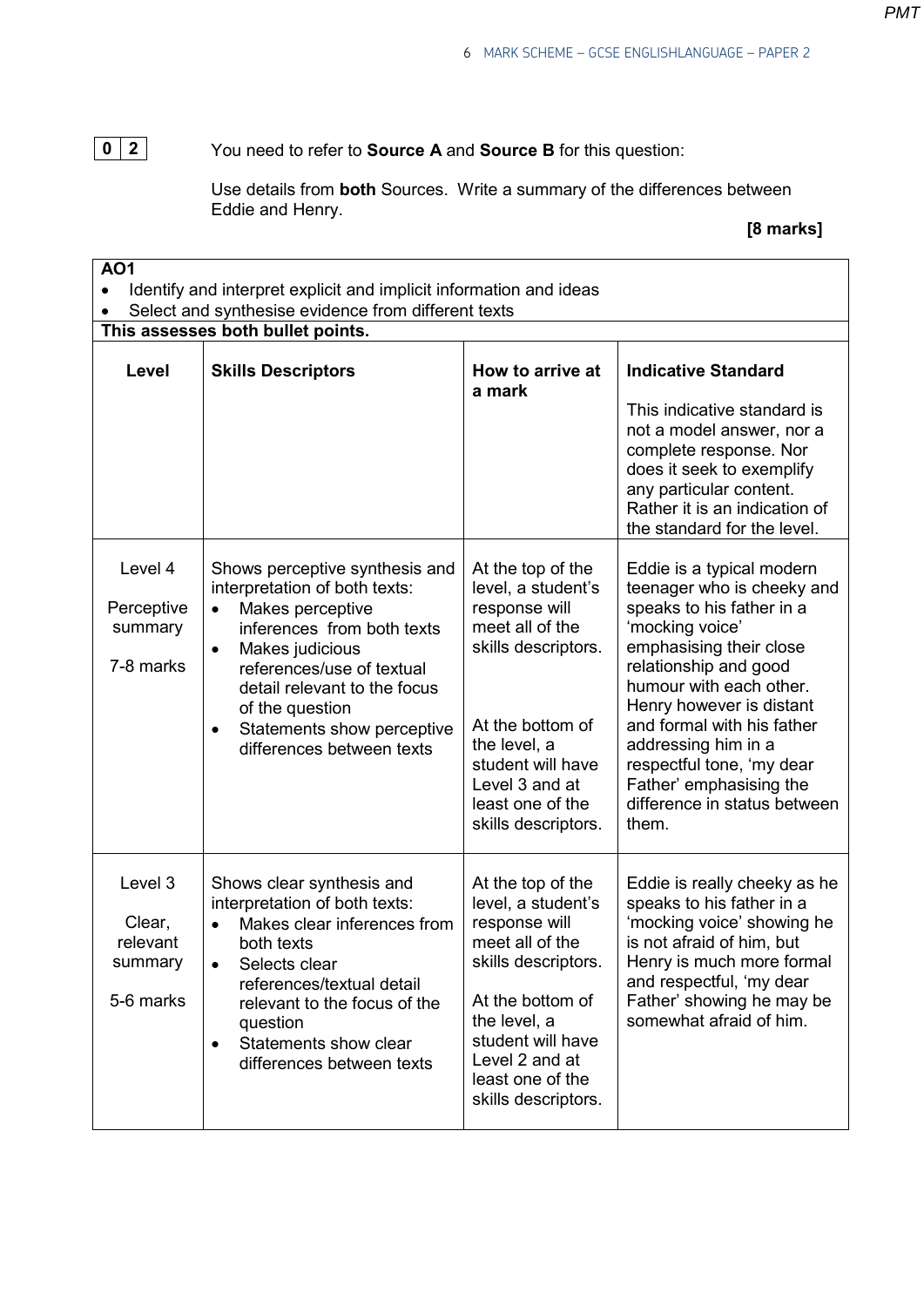| Level 2<br>Some<br>attempts at<br>summary<br>3-4 marks | Shows some interpretation from<br>one/both texts:<br>Attempts some inference(s)<br>$\bullet$<br>from one/both texts<br>Selects some appropriate<br>$\bullet$<br>references/textual detail<br>from one/both texts                                              | At the top of the<br>level, a student's<br>response will<br>meet all of the<br>skills descriptors.<br>At the bottom of                                                                                    | Eddie is quite cheeky, 'You<br>can't think of one, can you?'<br>whereas Henry is much<br>more polite, 'Your respectful<br>son.' suggesting he is really<br>trying to persuade his dad<br>to let him come home. |
|--------------------------------------------------------|---------------------------------------------------------------------------------------------------------------------------------------------------------------------------------------------------------------------------------------------------------------|-----------------------------------------------------------------------------------------------------------------------------------------------------------------------------------------------------------|----------------------------------------------------------------------------------------------------------------------------------------------------------------------------------------------------------------|
|                                                        | Statements show some<br>$\bullet$<br>difference(s) between texts                                                                                                                                                                                              | the level, a<br>student will have<br>Level 1 and at<br>least one of the<br>skills descriptors.                                                                                                            |                                                                                                                                                                                                                |
| Level 1<br>Simple,<br>limited<br>summary<br>1-2 marks  | Shows simple awareness from<br>one/both texts:<br>Offers paraphrase rather<br>$\bullet$<br>than inference<br>Makes simple<br>$\bullet$<br>reference/textual details<br>from one/both texts<br>Statements show simple<br>$\bullet$<br>difference between texts | At the top of the<br>level, a student's<br>response will<br>meet all of the<br>skills descriptors.<br>At the bottom of<br>the level, a<br>student will have<br>at least one of the<br>skills descriptors. | Eddie takes the mickey out<br>of his dad but Henry is more<br>polite, 'respectful son'.                                                                                                                        |
| Level 0<br>No marks                                    | Students in this band will not have offered any differences<br>Nothing to reward                                                                                                                                                                              |                                                                                                                                                                                                           |                                                                                                                                                                                                                |

AO1 Content may include ideas such as:<br>• Eddie is a typical. contemporary to

- Eddie is a typical, contemporary teen who lives at home/Henry is living in a different century away at boarding school.
- Eddie in informal, cheeky, mocking towards his father/Henry is polite, formal, respectful.
- Eddie asks his father for help with English/Henry asks for his father to bring him home from school
- Eddie and his father seem to have a close relationship and his father has a good humoured attitude towards him/Henry and his father are distant and his father is suspicious of his motives.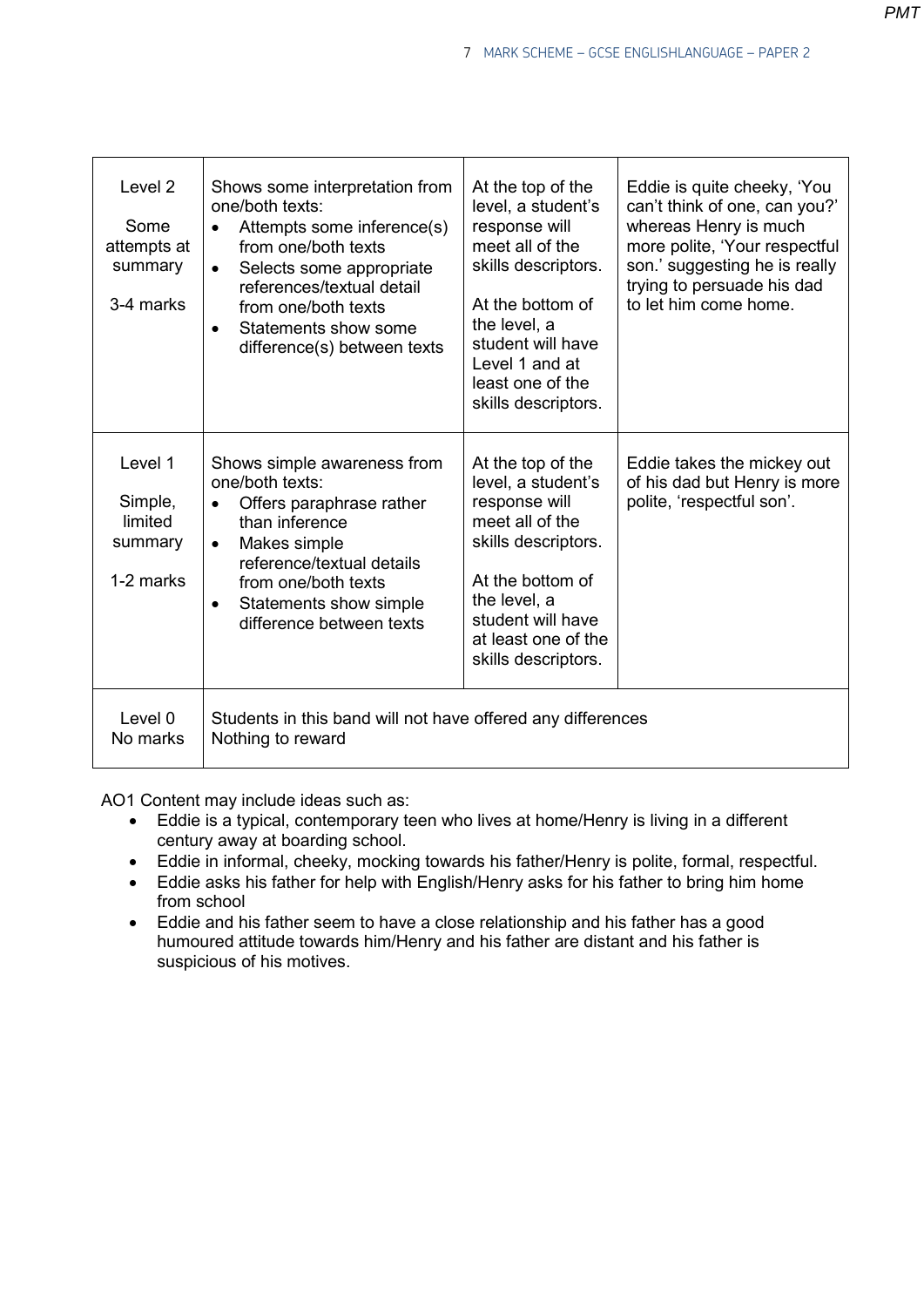**0 3**

You now need to refer **only** to **Source B**, the letter by Henry written to his father.

How does Henry use language to try to influence his father?

 **[12 marks]** 

**AO2**

Explain, comment on and analyse how writers use language and structure to achieve effects and influence readers, using relevant subject terminology to support their views

| Techniques / Sentence Forms                                   | This question assesses Language ie: Words / Phrases / Language Features / Language                                                                                                                                                                                                |                                                                                                                                                                                                                       |                                                                                                                                                                                                                                                                                                                                                                                                                                                                                                                                                                                                                                                   |
|---------------------------------------------------------------|-----------------------------------------------------------------------------------------------------------------------------------------------------------------------------------------------------------------------------------------------------------------------------------|-----------------------------------------------------------------------------------------------------------------------------------------------------------------------------------------------------------------------|---------------------------------------------------------------------------------------------------------------------------------------------------------------------------------------------------------------------------------------------------------------------------------------------------------------------------------------------------------------------------------------------------------------------------------------------------------------------------------------------------------------------------------------------------------------------------------------------------------------------------------------------------|
| Level                                                         | <b>Skills Descriptors</b>                                                                                                                                                                                                                                                         | How to arrive at a<br>mark                                                                                                                                                                                            | <b>Indicative Standard</b><br>This indicative standard is<br>not a model answer, nor a<br>complete response. Nor<br>does it seek to exemplify<br>any particular content.<br>Rather it is an indication of<br>the standard for the level.                                                                                                                                                                                                                                                                                                                                                                                                          |
| Level 4<br>Detailed,<br>perceptive<br>analysis<br>10-12 marks | Shows detailed and<br>perceptive understanding of<br>language:<br>Analyses the effects of<br>the writer's choices of<br>language<br>Selects a judicious<br>$\bullet$<br>range of textual detail<br>Makes sophisticated and<br>$\bullet$<br>accurate use of subject<br>terminology | At the top of the<br>level, a student's<br>response will meet<br>all of the skills<br>descriptors.<br>At the bottom of the<br>level, a student will<br>have Level 3 and at<br>least one of the skills<br>descriptors. | Henry uses direct address<br>to his father which suggests<br>familiarity, "you will not let<br>', 'you will let me come<br>home' and shows how his<br>future is in the hands of his<br>father, but this is also<br>contrasted with a much<br>more distant and formal<br>mode of address, 'my dear<br>Father'. This noun phrase is<br>repeated in a number of<br>places as an emotional tool<br>to try and reinforce that his<br>father is 'dear' to him -<br>though the distance and<br>time lapse of them being<br>together suggests to the<br>reader this may not be so -<br>and is a deliberate choice<br>by Henry to appeal to his<br>father. |
| Level 3<br>Clear, relevant<br>explanation<br>7-9 marks        | Shows clear understanding<br>of language:<br>Explains clearly the<br>$\bullet$<br>effects of the writer's<br>choices of language<br>Selects a range of<br>relevant textual detail                                                                                                 | At the top of the<br>level, a student's<br>response will meet<br>all of the skills<br>descriptors.                                                                                                                    | Henry uses direct address<br>to his father, 'you will not let<br>', 'you will let me come<br>home', which suggests<br>familiarity and shows how<br>he is making an emotive<br>appeal to his father to get                                                                                                                                                                                                                                                                                                                                                                                                                                         |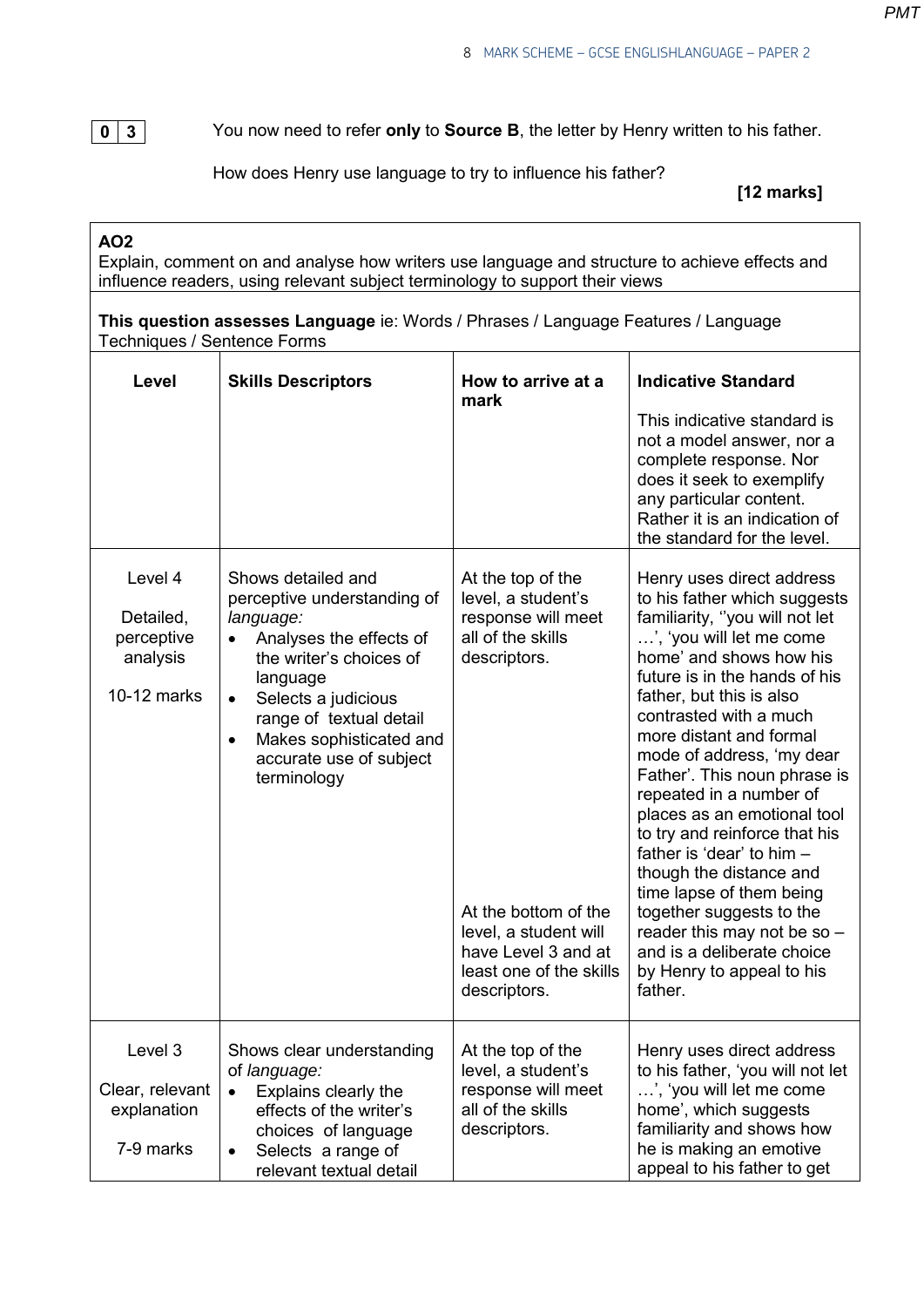|                                                                         | Makes clear and<br>accurate use of subject<br>terminology                                                                                                                                                                                              | At the bottom of the<br>level, a student will<br>have Level 2 and at<br>least one of the skills<br>descriptors.                                                                                                       | him home. This is a contrast<br>to his more formal use of,<br>'my dear Father'. Henry<br>uses repetition of this<br>phrase to try and show his<br>father that he is 'dear' to<br>him whilst also being polite<br>and respectful in order to<br>influence him.                                                             |
|-------------------------------------------------------------------------|--------------------------------------------------------------------------------------------------------------------------------------------------------------------------------------------------------------------------------------------------------|-----------------------------------------------------------------------------------------------------------------------------------------------------------------------------------------------------------------------|---------------------------------------------------------------------------------------------------------------------------------------------------------------------------------------------------------------------------------------------------------------------------------------------------------------------------|
| Level <sub>2</sub><br>Some<br>understanding<br>and comment<br>4-6 marks | Shows some understanding<br>of language:<br>Attempts to comment on<br>$\bullet$<br>the effect of language<br>Selects some<br>$\bullet$<br>appropriate textual detail<br>Makes some use of<br>$\bullet$<br>subject terminology,<br>mainly appropriately | At the top of the<br>level, a student's<br>response will meet<br>all of the skills<br>descriptors.<br>At the bottom of the<br>level, a student will<br>have Level 1 and at<br>least one of the skills<br>descriptors. | Henry uses direct address<br>to his father, 'you will not let<br>', 'you will let me'. By<br>addressing him personally,<br>he wants to influence his<br>father to let him come<br>home. He also calls him,<br>'my dear Father' and uses<br>repetition to try and show<br>how much he loves him and<br>how homesick he is. |
| Level 1<br>Simple, limited<br>comment<br>1-3 marks                      | Shows simple awareness of<br>language:<br>Offers simple comment<br>on the effects of<br>language<br>Selects simple<br>$\bullet$<br>references or textual<br>details<br>Makes simple use of<br>subject terminology, not<br>always appropriately         | At the top of the<br>level, a student's<br>response will meet<br>all of the skills<br>descriptors.<br>At the bottom of the<br>level, a student will<br>have at least one of<br>the skills descriptors.                | Henry uses words like 'you'<br>which makes the letter more<br>personal. He uses phrases<br>like, 'my dear Father' to<br>influence his father a lot.                                                                                                                                                                       |
| Level 0<br>No marks                                                     | No comments offered on the use of language<br>Nothing to reward                                                                                                                                                                                        |                                                                                                                                                                                                                       |                                                                                                                                                                                                                                                                                                                           |

AO2 content may include the effect of ideas such as:

- use of proper nouns and phrases linked to time and place
- emotive language to appeal to the father
- formal tone created by complex vocabulary and phrases contrasted with simple childlike words, 'good', 'kind'
- use of hyperbole via the simile 'more like Bears …'
- semantic field of religion, 'church', 'Christians', 'If God permit me…'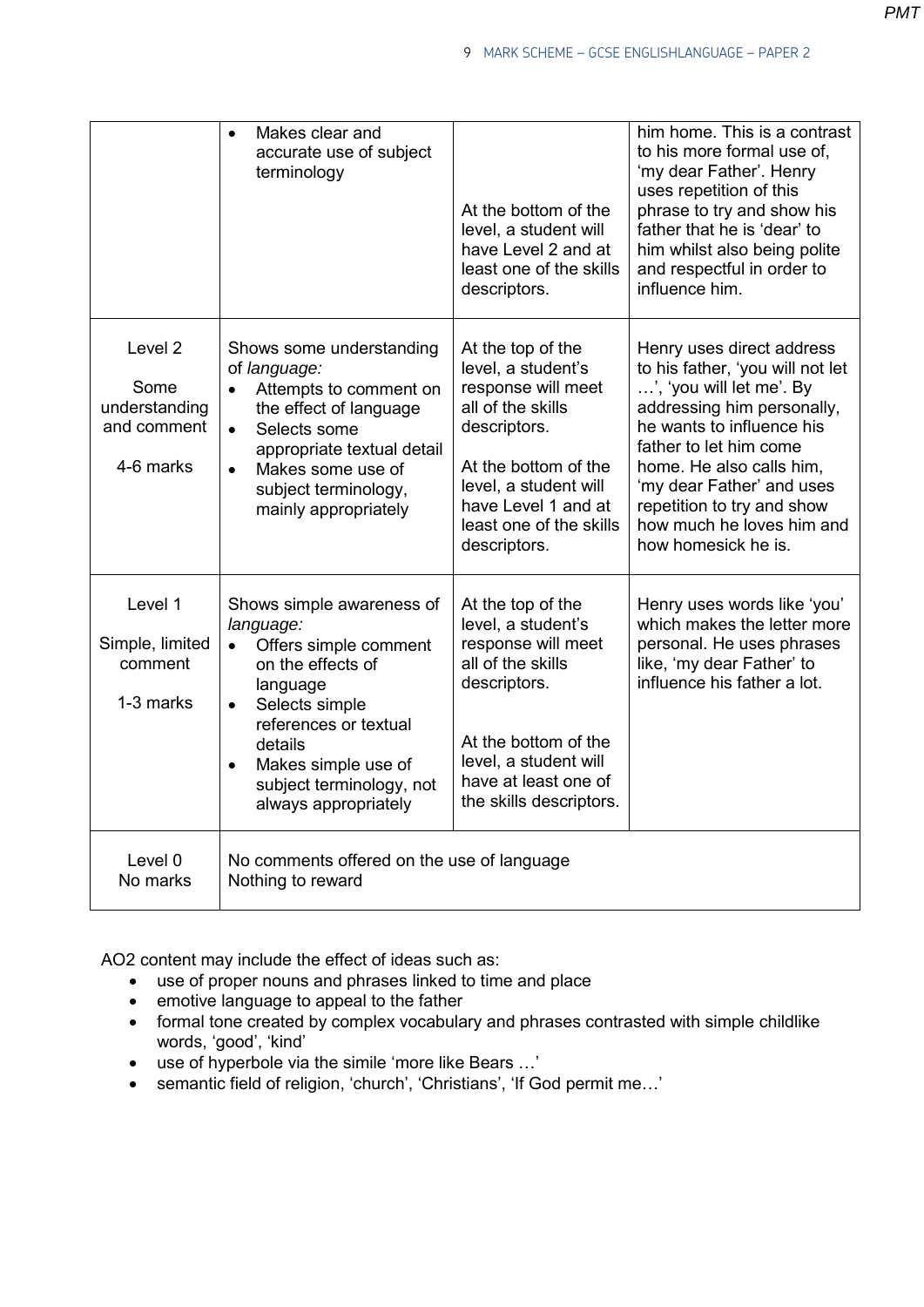**0 4**

**AO3**

For this question, you need to refer to the **whole of Source A**, together with **Source B,** the father's letter to a family friend.

Compare how the two writers convey their different attitudes to parenting and education.

In your answer, you could:

- compare their different attitudes
- compare the methods they use to convey their attitudes
- support your ideas with references to both texts.

**[16 marks]** 

Compare writers' ideas and perspectives, as well as how these are conveyed, across two or more texts

| Level                                             | <b>Skills Descriptors</b>                                                                                                                                                                                                                                                                                                           | How to arrive<br>at a mark                                                                                                                                                                                                        | <b>Indicative Standard</b><br>This indicative standard is<br>not a model answer, nor a<br>complete response. Nor<br>does it seek to exemplify<br>any particular content.<br>Rather it is an indication of<br>the standard for the level.                                                                                                                                                                                                                      |
|---------------------------------------------------|-------------------------------------------------------------------------------------------------------------------------------------------------------------------------------------------------------------------------------------------------------------------------------------------------------------------------------------|-----------------------------------------------------------------------------------------------------------------------------------------------------------------------------------------------------------------------------------|---------------------------------------------------------------------------------------------------------------------------------------------------------------------------------------------------------------------------------------------------------------------------------------------------------------------------------------------------------------------------------------------------------------------------------------------------------------|
| Level 4<br>Perceptive,<br>detailed<br>13-16 marks | Compares ideas and<br>$\bullet$<br>perspectives in a perceptive<br>way<br>Analyses how writers' methods<br>$\bullet$<br>are used<br>$\bullet$<br>Selects a range of judicious<br>supporting detail from both<br>texts<br>Shows a detailed<br>$\bullet$<br>understanding of the different<br>ideas and perspectives in both<br>texts | At the top of the<br>level, a<br>student's<br>response will<br>meet all of the<br>skills<br>descriptors.<br>At the bottom of<br>the level, a<br>student will<br>have Level 3<br>and at least one<br>of the skills<br>descriptors. | Jay Rayner uses humour to<br>good effect in his article and<br>uses it both in his attitudes<br>to parenting, 'too busy<br>killing things on Skype' -<br>showing his warm, relaxed<br>attitude to his son and in his<br>attitudes to education. He<br>refers to his own education<br>using self-deprecating<br>humour however, using the<br>simile, 'like a line of Pac-<br>Men doing a conga to refer<br>to his own grades. This is in<br>direct contrast to |
| Level 3<br>Clear,<br>relevant<br>9-12 marks       | Compares ideas and<br>$\bullet$<br>perspectives in a clear and<br>relevant way<br>Explains clearly how writers'<br>$\bullet$<br>methods are used<br>Selects relevant detail to<br>$\bullet$<br>support from both texts<br>Shows a clear understanding<br>of the different ideas and                                                 | At the top of the<br>level, a<br>student's<br>response will<br>meet all of the<br>skills<br>descriptors.<br>At the bottom of                                                                                                      | Jay Rayner presents his<br>attitude to parenting in a<br>humorous way when he<br>says, 'They grow up<br>Take the mickey out of you.'<br>whereas Henry's father is<br>much more distant and<br>seems to want to have both<br>his sons well out of the way.                                                                                                                                                                                                     |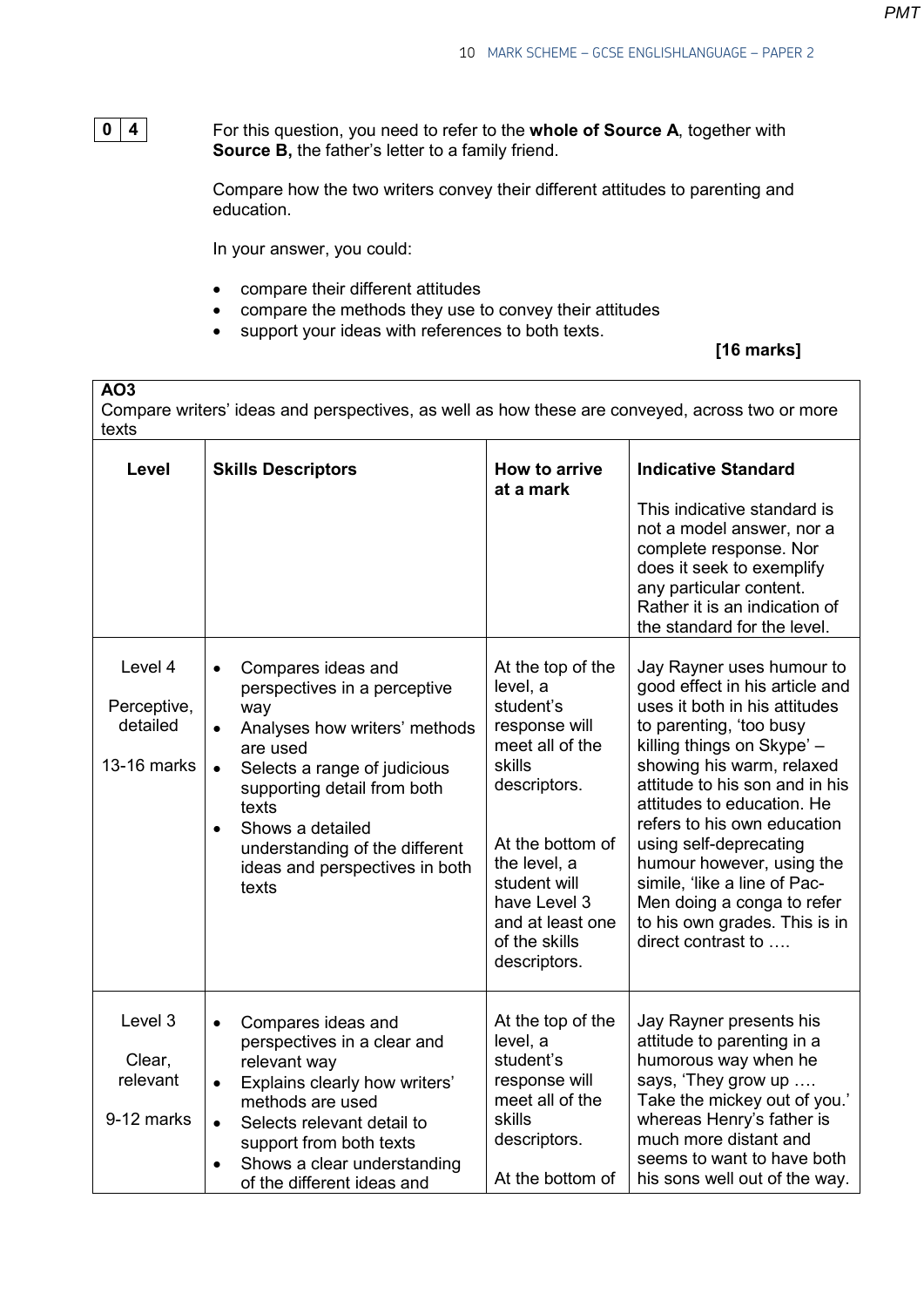|                                                      | perspectives in both texts                                                                                                                                                                                                                                                                                                      | the level, a<br>student will<br>have Level 2<br>and at least one<br>of the skills<br>descriptors.                                                                                                                                 | We can infer this from<br>Henry's letter when he uses<br>phrases like                                                                                                                                                                                                                                           |
|------------------------------------------------------|---------------------------------------------------------------------------------------------------------------------------------------------------------------------------------------------------------------------------------------------------------------------------------------------------------------------------------|-----------------------------------------------------------------------------------------------------------------------------------------------------------------------------------------------------------------------------------|-----------------------------------------------------------------------------------------------------------------------------------------------------------------------------------------------------------------------------------------------------------------------------------------------------------------|
| Level <sub>2</sub><br>Some,<br>attempts<br>5-8 marks | Attempts to compare ideas and<br>$\bullet$<br>perspectives<br>Makes some comment on how<br>$\bullet$<br>writers' methods are used<br>Selects some appropriate<br>$\bullet$<br>textual detail/references, not<br>always supporting from one or<br>both texts<br>Identifies some different ideas<br>$\bullet$<br>and perspectives | At the top of the<br>level, a<br>student's<br>response will<br>meet all of the<br>skills<br>descriptors.<br>At the bottom of<br>the level, a<br>student will<br>have Level 1<br>and at least one<br>of the skills<br>descriptors. | Jay Rayner is a cool parent<br>who has a good sense of<br>humour around his son. He<br>is quite impressed with his<br>son's education. We know<br>this when it says, 'He got 20<br>out of 25, or 80%' whereas<br>Henry's father is not<br>impressed, 'In Henry's letter<br>I see several words wrong<br>spelt,' |
| Level 1<br>Simple,<br>limited<br>1-4 marks           | Makes simple cross reference<br>$\bullet$<br>of ideas and perspectives<br>Makes simple identification of<br>$\bullet$<br>writers' methods<br>Makes simple references/<br>$\bullet$<br>textual details from one or both<br>texts<br>Shows simple awareness of<br>$\bullet$<br>ideas and/or perspectives                          | At the top of the<br>level, a<br>student's<br>response will<br>meet all of the<br>skills<br>descriptors.<br>At the bottom of<br>the level, a<br>student will<br>have at least<br>one of the skills<br>descriptors.                | Jay Rayner seems like a<br>laid back father who doesn't<br>mind his son taking the<br>mickey, 'remorselessly<br>taking the mickey'. The<br>other father is not that nice<br>and does not even write to<br>his son. It's like he doesn't<br>care.                                                                |
| Level 0<br>No marks                                  | No ideas offered about the differences<br>Nothing to reward                                                                                                                                                                                                                                                                     |                                                                                                                                                                                                                                   |                                                                                                                                                                                                                                                                                                                 |

AO3 content may include ideas such as:

- the relaxed, informal, involved parenting of Jay Rayner/the formal and very distant approach of Henry's father
- Jay Rayner's attitude to education seems to be that it is far better in the present than when he was at school and he is proud of his son's achievements/Henry's father seems dissatisfied with the standard of education at Henry's school but seems more concerned with spelling than welfare.

And comment on methods such as: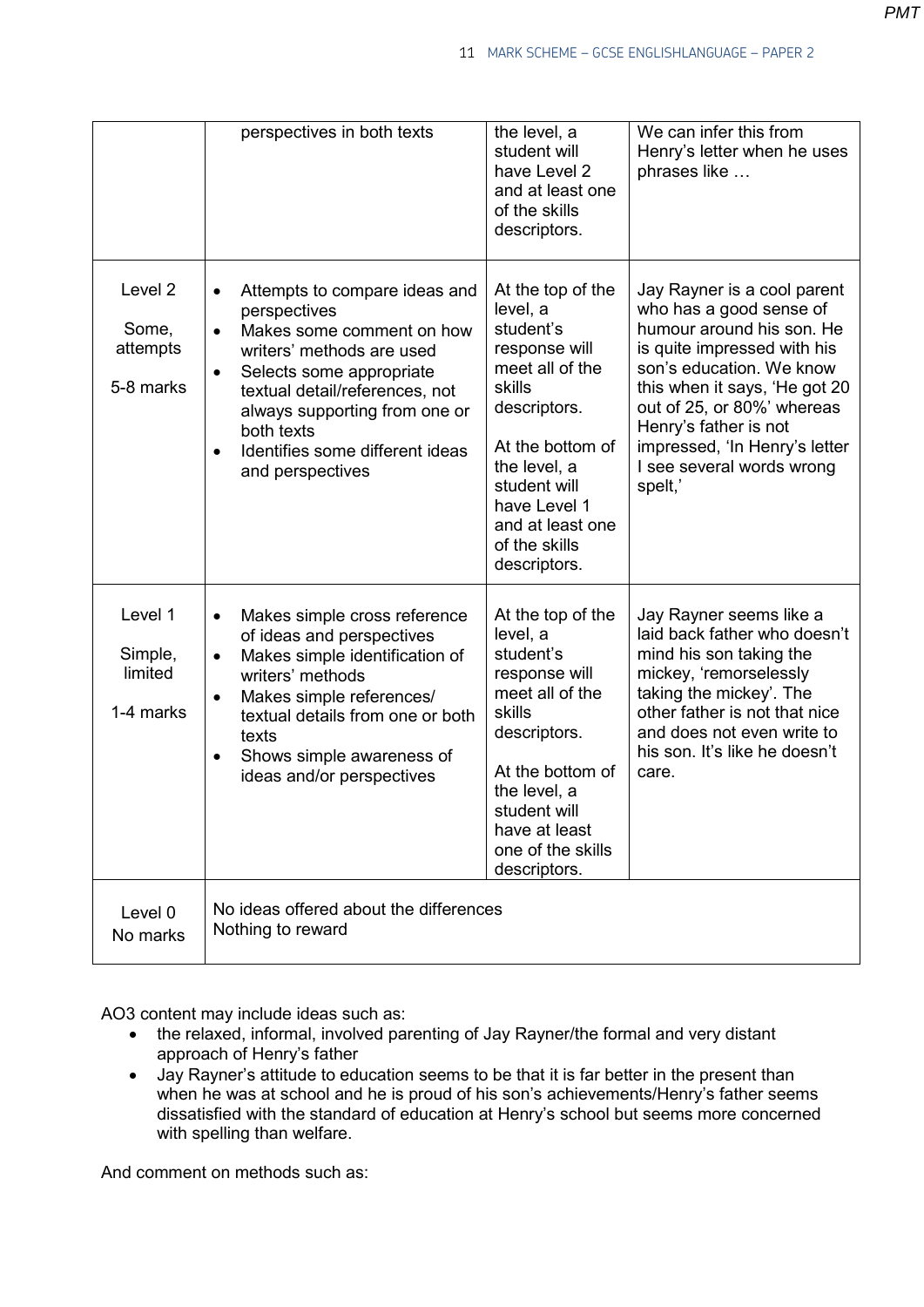- use of article form (public sphere)/use of letter form (private sphere)
- use of different tone/register/humour/seriousness
- use of contemporary references (Pac-Men/Google/Skype)/traditional values
- language differences to reflect different times/modes/purposes.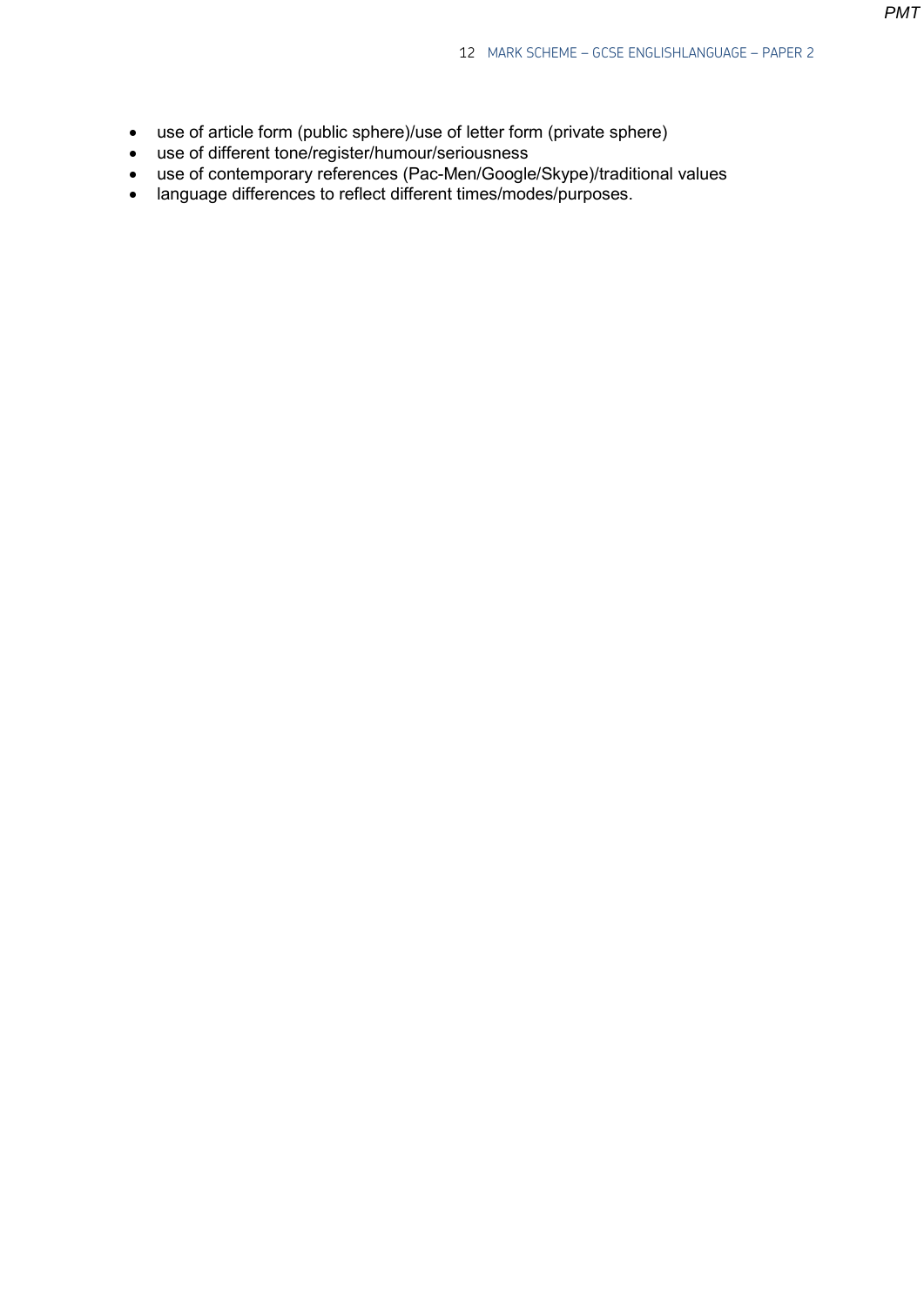## **Section B: Writing**

**0 5**

'Homework has no value. Some students get it done for them; some don't do it at all. Students should be relaxing in their free time.'

Write an article for a broadsheet newspaper in which you explain your point of view on this statement.

 (24 marks for content and organisation 16 marks for accuracy) **[40 marks]** 

| <b>AO5 Content and Organisation</b><br>Communicate clearly, effectively and imaginatively, selecting and adapting tone, style and register<br>for different forms, purposes and audiences.<br>Organise information and ideas, using structural and grammatical features to support coherence<br>and cohesion of texts. |                                        |                                                                                                                                                                                                                                                                                                                                                                                                                         |                                                                                                                                                                                                                                                                                                                                                                      |  |  |
|------------------------------------------------------------------------------------------------------------------------------------------------------------------------------------------------------------------------------------------------------------------------------------------------------------------------|----------------------------------------|-------------------------------------------------------------------------------------------------------------------------------------------------------------------------------------------------------------------------------------------------------------------------------------------------------------------------------------------------------------------------------------------------------------------------|----------------------------------------------------------------------------------------------------------------------------------------------------------------------------------------------------------------------------------------------------------------------------------------------------------------------------------------------------------------------|--|--|
| Level                                                                                                                                                                                                                                                                                                                  |                                        | <b>Skills Descriptors</b>                                                                                                                                                                                                                                                                                                                                                                                               | How to arrive at a mark                                                                                                                                                                                                                                                                                                                                              |  |  |
| Level 4<br>19-24 marks<br>Compelling,<br>Convincing                                                                                                                                                                                                                                                                    | Upper<br>Level 4<br>$22 - 24$<br>marks | <b>Content</b><br>Register is convincing and<br>$\bullet$<br>compelling for audience<br>Assuredly matched to purpose<br>Extensive and ambitious vocabulary<br>$\bullet$<br>with sustained crafting of linguistic<br>devices                                                                                                                                                                                             | At the top of the upper<br>range, a student's<br>response will meet all of<br>the skills descriptors for<br>Content and Organisation.                                                                                                                                                                                                                                |  |  |
|                                                                                                                                                                                                                                                                                                                        |                                        | Organisation<br>Varied and inventive use of structural<br>features<br>Writing is compelling, incorporating a<br>$\bullet$<br>range of convincing and complex<br>ideas<br>Fluently linked paragraphs with<br>$\bullet$<br>seamlessly integrated discourse<br>markers                                                                                                                                                     | At the bottom of the upper<br>range, a student's<br>response will have the<br>lower range of Level 4 and<br>at least one of the skills<br>descriptors for Content<br>and Organisation from the<br>upper range of Level 4                                                                                                                                             |  |  |
|                                                                                                                                                                                                                                                                                                                        | Lower<br>Level 4<br>19-21<br>marks     | <b>Content</b><br>Register is convincingly matched to<br>audience<br>Convincingly matched to purpose<br>$\bullet$<br>Extensive vocabulary with evidence<br>$\bullet$<br>of conscious crafting of linguistic<br>devices<br><b>Organisation</b><br>Varied and effective structural<br>features<br>Writing is highly engaging, with a<br>$\bullet$<br>range of developed complex ideas<br>Consistently coherent paragraphs | At the top of the lower<br>range, a student's<br>response will meet all of<br>the skills descriptors for<br>Content and Organisation.<br>At the bottom of the lower<br>range, a student's<br>response will have the<br>upper range of Level 3<br>and at least one of the<br>skills descriptors for<br>Content and Organisation<br>from the lower range of<br>Level 4 |  |  |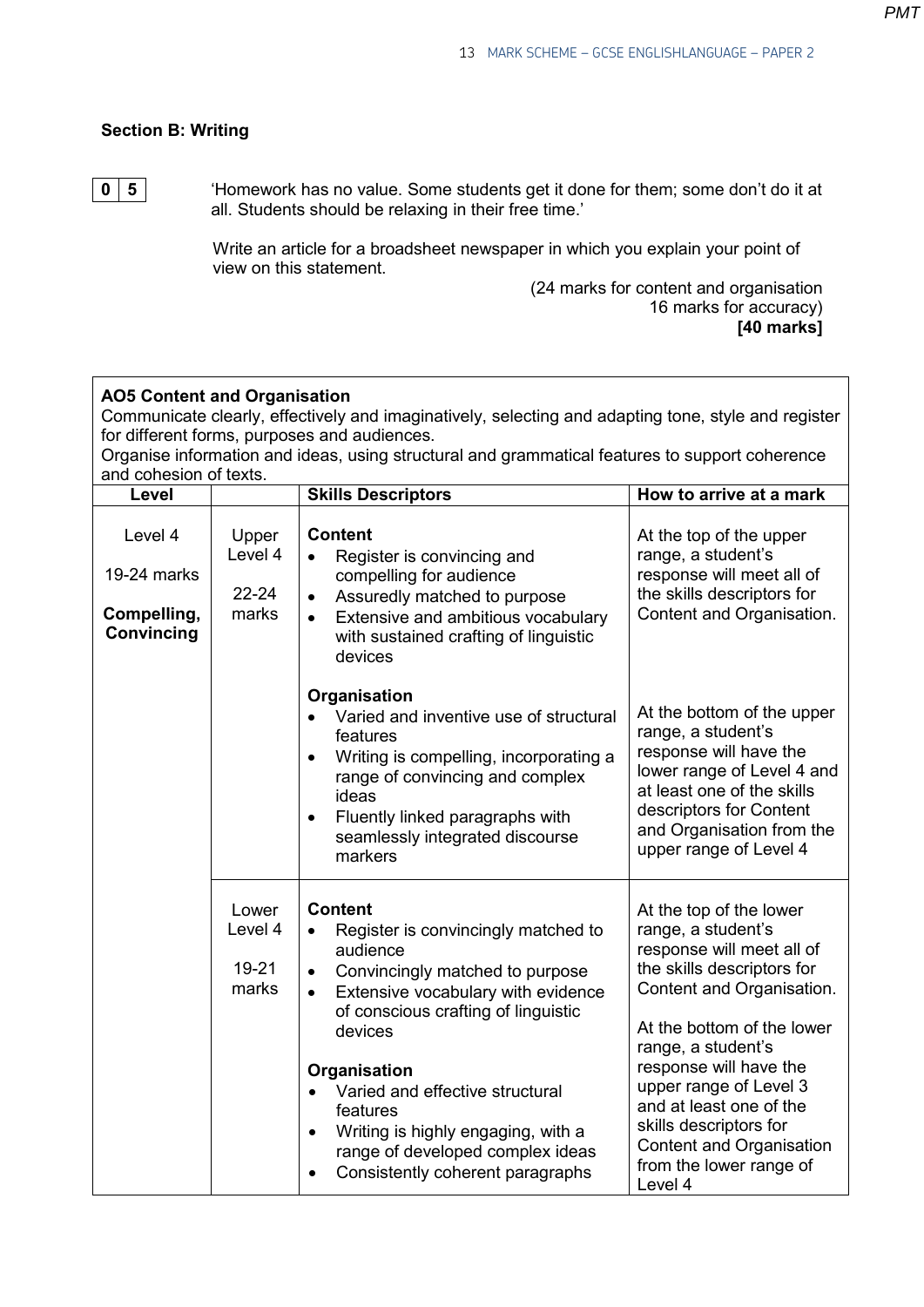|                                                        |                                                   | with integrated discourse markers                                                                                                                                                                                                                                                                                                                                                                                                                                                        |                                                                                                                                                                                                                                                                                                                                                                             |
|--------------------------------------------------------|---------------------------------------------------|------------------------------------------------------------------------------------------------------------------------------------------------------------------------------------------------------------------------------------------------------------------------------------------------------------------------------------------------------------------------------------------------------------------------------------------------------------------------------------------|-----------------------------------------------------------------------------------------------------------------------------------------------------------------------------------------------------------------------------------------------------------------------------------------------------------------------------------------------------------------------------|
| Level 3<br>13-18 marks<br>Consistent,<br><b>Clear</b>  | Upper<br>Level 3<br>$16 - 18$<br>marks            | <b>Content</b><br>Register is consistently matched to<br>audience<br>Consistently matched to purpose<br>$\bullet$<br>Increasingly sophisticated vocabulary<br>$\bullet$<br>and phrasing, chosen for effect with a<br>range of successful linguistic devices<br>Organisation<br>Effective use of structural features<br>$\bullet$<br>Writing is engaging, using a range of<br>$\bullet$<br>clear connected ideas<br>Coherent paragraphs with integrated<br>$\bullet$<br>discourse markers | At the top of the upper<br>range, a student's<br>response will meet all of<br>the skills descriptors for<br>Content and Organisation.<br>At the bottom of the upper<br>range, a student's<br>response will have the<br>lower range of Level 3 and<br>at least one of the skills<br>descriptors for Content<br>and Organisation from the<br>upper range of Level 3           |
|                                                        | Lower<br>Level 3<br>$13 - 15$<br>marks            | <b>Content</b><br>Register is generally matched to<br>audience<br>Generally matched to purpose<br>$\bullet$<br>Vocabulary clearly chosen for effect<br>$\bullet$<br>and appropriate use of linguistic<br>devices<br>Organisation<br>Usually effective use of structural<br>features<br>Writing is engaging, with a range of<br>$\bullet$<br>connected ideas<br>Usually coherent paragraphs with<br>$\bullet$<br>range of discourse markers                                               | At the top of the lower<br>range, a student's<br>response will meet all of<br>the skills descriptors for<br>Content and Organisation.<br>At the bottom of the lower<br>range, a student's<br>response will have the<br>upper range of Level 2<br>and at least one of the<br>skills descriptors for<br><b>Content and Organisation</b><br>from the lower range of<br>Level 3 |
| Level 2<br>7-12 marks<br><b>Some</b><br><b>SUCCESS</b> | Upper<br>Level <sub>2</sub><br>$10 - 12$<br>marks | <b>Content</b><br>Some sustained attempt to match<br>register to audience<br>Some sustained attempt to match<br>purpose<br>Conscious use of vocabulary with<br>$\bullet$<br>some use of linguistic devices<br>Organisation<br>Some use of structural features<br>Increasing variety of linked and<br>$\bullet$<br>relevant ideas<br>Some use of paragraphs and some<br>use of discourse markers                                                                                          | At the top of the upper<br>range, a student's<br>response will meet all of<br>the skills descriptors for<br>Content and Organisation.<br>At the bottom of the upper<br>range, a student's<br>response will have the<br>lower range of Level 2 and<br>at least one of the skills<br>descriptors for Content<br>and Organisation from the<br>upper range of Level 2           |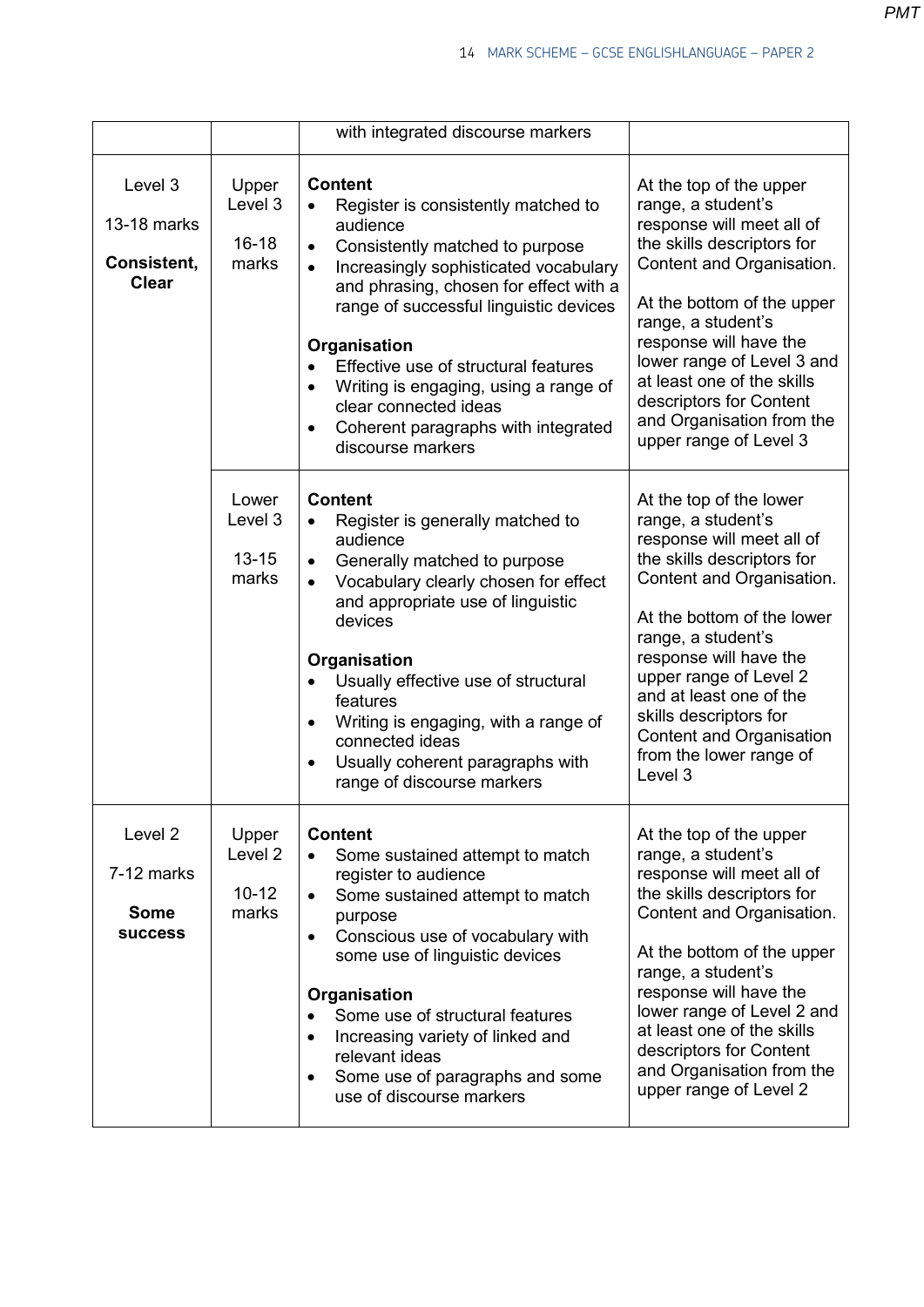|                                                   | Lower<br>Level <sub>2</sub><br>$7-9$<br>marks                                        | <b>Content</b><br>Attempts to match register to<br>$\bullet$<br>audience<br>Attempts to match purpose<br>Begins to vary vocabulary with some<br>use of linguistic devices<br>Organisation<br>Attempts to use structural features<br>$\bullet$<br>Some linked and relevant ideas<br>$\bullet$<br>Attempt to write in paragraphs with<br>$\bullet$<br>some discourse markers, not always<br>appropriate | At the top of the lower<br>range, a student's<br>response will meet all of<br>the skills descriptors for<br>Content and Organisation.<br>At the bottom of the lower<br>range, a student's<br>response will have the<br>upper range of Level 1<br>and at least one of the<br>skills descriptors for<br><b>Content and Organisation</b><br>from the lower range of<br>Level 2 |
|---------------------------------------------------|--------------------------------------------------------------------------------------|-------------------------------------------------------------------------------------------------------------------------------------------------------------------------------------------------------------------------------------------------------------------------------------------------------------------------------------------------------------------------------------------------------|-----------------------------------------------------------------------------------------------------------------------------------------------------------------------------------------------------------------------------------------------------------------------------------------------------------------------------------------------------------------------------|
| Level 1<br>1-6 marks<br>Simple,<br><b>Limited</b> | Upper<br>Level 1<br>$4-6$<br>marks                                                   | <b>Content</b><br>Simple awareness of<br>$\bullet$<br>register/audience<br>Simple awareness of purpose<br>Simple vocabulary; simple linguistic<br>devices<br>Organisation<br>Evidence of simple structural features<br>$\bullet$<br>One or two relevant ideas, simply<br>$\bullet$<br>linked<br>Random paragraph structure<br>$\bullet$                                                               | At the top of the upper<br>range, a student's<br>response will meet all of<br>the skills descriptors for<br>Content and Organisation.<br>At the bottom of the upper<br>range, a student's<br>response will have the<br>lower range of Level 1 and<br>at least one of the skills<br>descriptors for Content<br>and Organisation from the<br>upper range of Level 1           |
|                                                   | Lower<br>Level 1<br>$1 - 3$<br>marks                                                 | <b>Content</b><br>Occasional sense of audience<br>$\bullet$<br>Occasional sense of purpose<br>٠<br>Simple vocabulary<br>$\bullet$<br>Organisation<br>Limited or no evidence of structural<br>features<br>One or two unlinked ideas<br>$\bullet$<br>No paragraphs<br>$\bullet$                                                                                                                         | At the top of the lower<br>range, a student's<br>response will meet all of<br>the skills descriptors for<br>Content and Organisation.<br>At the bottom of the lower<br>range, a student's<br>response will have at least<br>one of the skills<br>descriptors for Content<br>and Organisation from<br>lower Level 1                                                          |
| Level 0<br>No marks                               | Students will not have offered any meaningful writing to assess<br>Nothing to reward |                                                                                                                                                                                                                                                                                                                                                                                                       |                                                                                                                                                                                                                                                                                                                                                                             |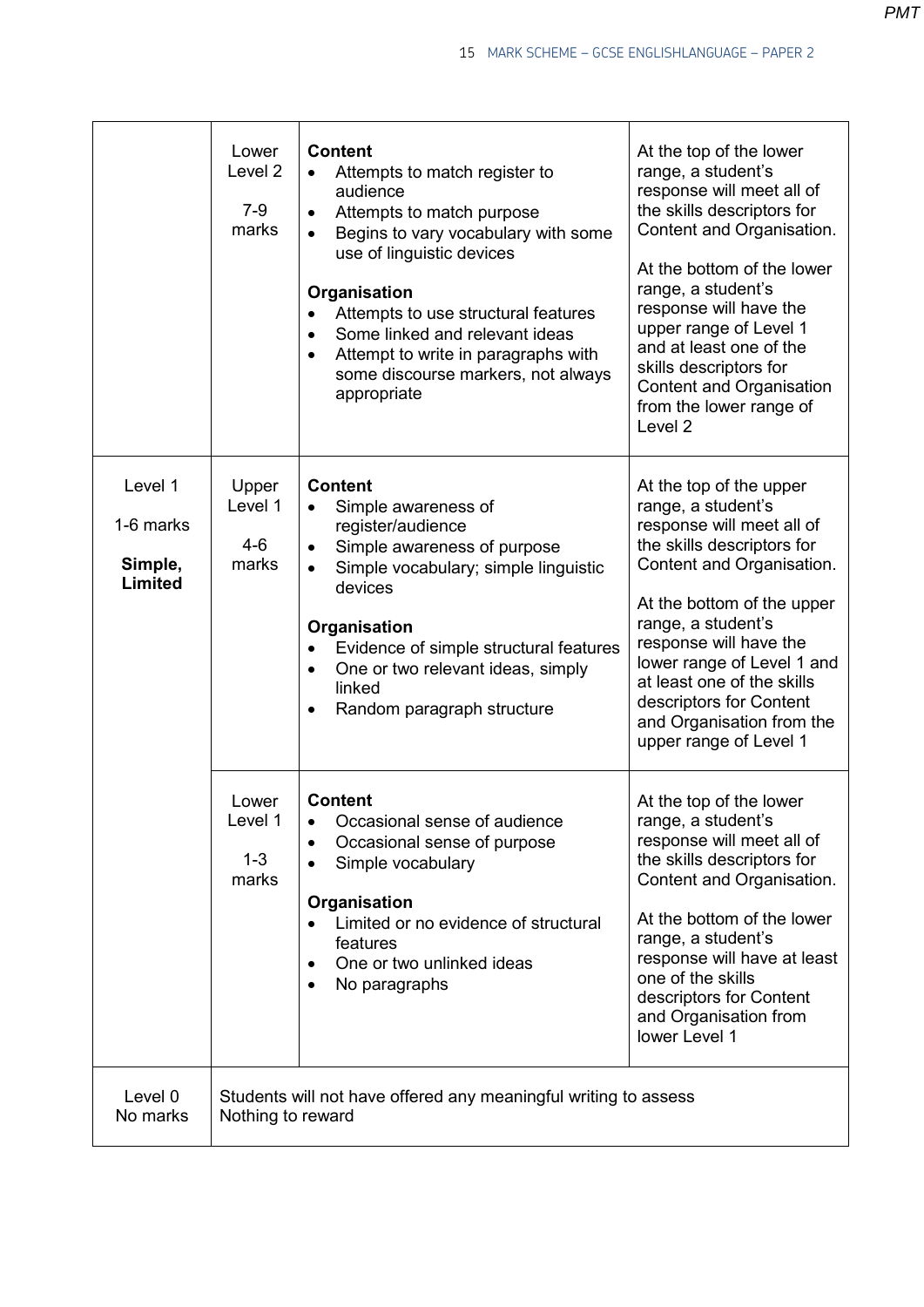## **AO6 Technical Accuracy**

Candidates must use a range of vocabulary and sentence structures for clarity, purpose and effect, with accurate spelling and punctuation. (This requirement must constitute 20% of the marks for each specification as a whole.)

| Level                  | <b>Skills Descriptors</b>                                                                                                                                                                                                                                                                                                                                                                                                                                                    | How to arrive at a<br>mark                                                                                                                                                                                    |
|------------------------|------------------------------------------------------------------------------------------------------------------------------------------------------------------------------------------------------------------------------------------------------------------------------------------------------------------------------------------------------------------------------------------------------------------------------------------------------------------------------|---------------------------------------------------------------------------------------------------------------------------------------------------------------------------------------------------------------|
| Level 4<br>13-16 marks | Sentence demarcation is consistently secure<br>$\bullet$<br>and consistently accurate<br>Wide range of punctuation is used with a<br>$\bullet$<br>high level of accuracy                                                                                                                                                                                                                                                                                                     | At the top of the level, a<br>student's response will<br>meet all of the skills<br>descriptors                                                                                                                |
|                        | Uses a full range of appropriate sentence<br>$\bullet$<br>forms for effect<br>Uses Standard English consistently and<br>$\bullet$<br>appropriately with secure control of complex<br>grammatical structures<br>High level of accuracy in spelling, including<br>$\bullet$<br>ambitious vocabulary<br>Extensive and ambitious use of vocabulary                                                                                                                               | At the bottom of the level, a<br>student will have Level 3<br>and at least one of the skills<br>descriptors                                                                                                   |
| Level 3<br>9-12 marks  | Sentence demarcation is mostly secure and<br>$\bullet$<br>mostly accurate<br>Range of punctuation is used, mostly with<br>$\bullet$<br>success<br>Uses a variety of sentence forms for effect<br>$\bullet$<br>Mostly uses Standard English appropriately<br>$\bullet$<br>with mostly controlled grammatical<br>structures<br>Generally accurate spelling, including<br>$\bullet$<br>complex and irregular words<br>Increasingly sophisticated use of vocabulary<br>$\bullet$ | At the top of the level, a<br>student's response will<br>meet all of the skills<br>descriptors<br>At the bottom of the level, a<br>student will have Level 2<br>and at least one of the skills<br>descriptors |
| Level 2<br>5-8 marks   | Sentence demarcation is mostly secure and<br>sometimes accurate<br>Some control of a range of punctuation<br>$\bullet$<br>Attempts a variety of sentence forms<br>$\bullet$<br>Some use of Standard English with some<br>$\bullet$<br>control of agreement<br>Some accurate spelling of more complex<br>٠<br>words<br>Varied use of vocabulary<br>$\bullet$                                                                                                                  | At the top of the level, a<br>student's response will<br>meet all of the skills<br>descriptors<br>At the bottom of the level, a<br>student will have Level 1<br>and at least one of the skills<br>descriptors |